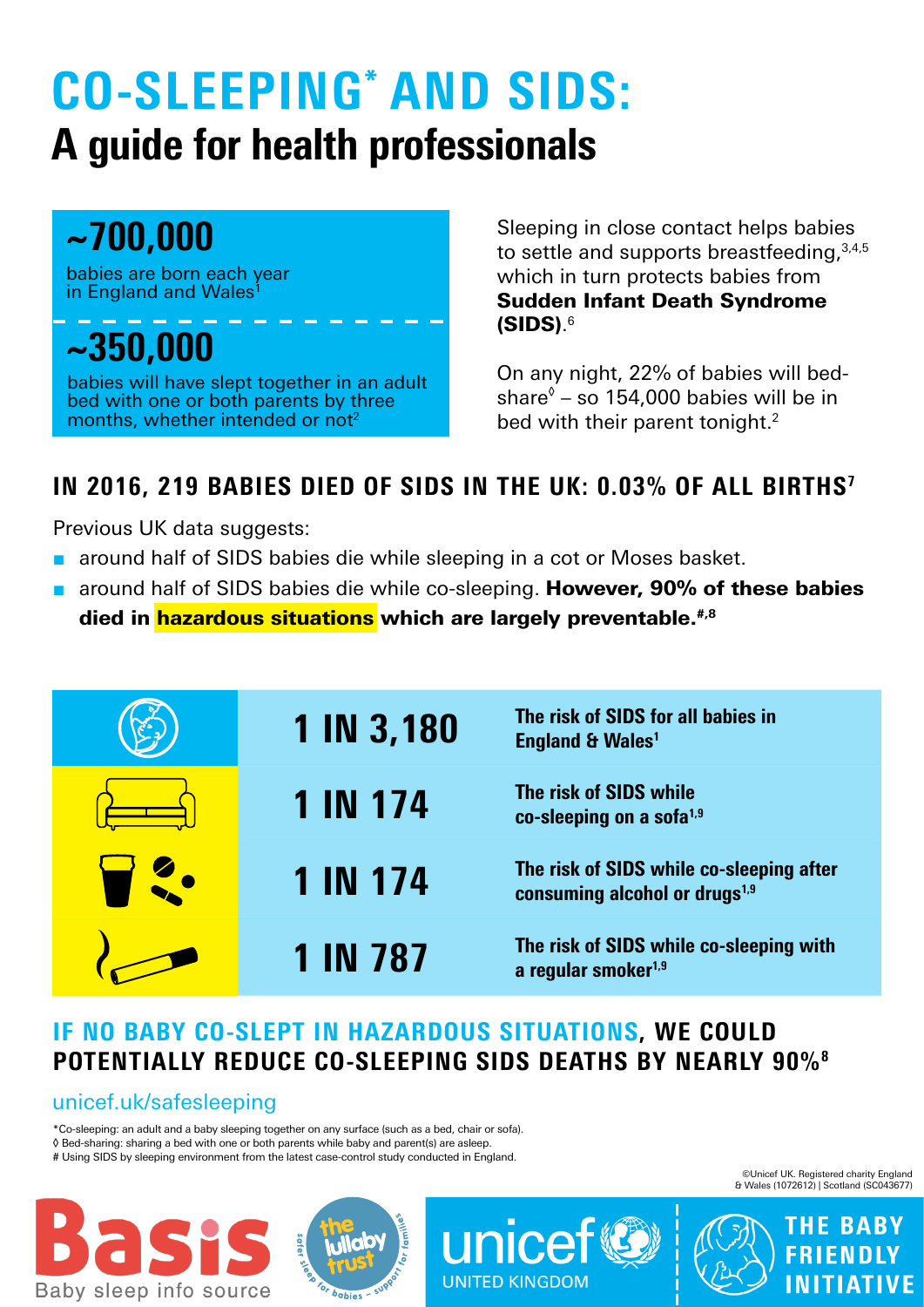### CO-SLEEPING AND SIDS: A guide for health professionals

As a health professional tasked with discussing co-sleeping and Sudden Infant Death Syndrome (SIDS) with parents (as recommended by NICE (2014) CG37),<sup>10</sup> it is easy to feel overwhelmed.

The messages can seem complex, controversial and at odds with the reality of parents' lives. You may also fear getting it wrong, as this could result in the loss of a baby's life and/or serious consequences for your career. It can, therefore, feel safest to either simply tell all parents to never cosleep or just to say nothing at all.

Unfortunately, this approach is not safe. It can increase the risks to babies because:

- Young babies wake frequently at night and need to be fed and cared for somewhere. In most homes this will be in bed or on a sofa or armchair, simply because there is no other comfortable place. Parents can easily choose the more dangerous sofa over the less dangerous bed because they are trying to follow advice to never bed-share.
- Mothers can try and sit up rather than lay in bed to breastfeed in order to stop themselves falling asleep. As most babies breastfeed frequently, mothers risk falling asleep in a more dangerous position than if they had been lying down. Many abandon breastfeeding altogether as they are so exhausted, thereby depriving themselves and their baby of all the benefits that breastfeeding brings.
- Babies thrive on closeness and comfort. Many parents end up co-sleeping, whether they intended to or not, as it settles their baby and so enables everyone to sleep.

While some young babies settle easily in a cot or Moses basket between feeds, others do not. Some parents who choose not to co-sleep may decide to encourage their baby to learn to sleep independently using the controlled crying method, which is not recommended. This approach can be distressing for the parents and their baby, be detrimental to the baby's growth and development and can undermine breastfeeding.

#### So what to do?

SIDS is very rare (0.03% of all births) and it will never be possible to eliminate all risk. However, with sensible, parent-centred communication, we could potentially reduce co-sleeping SIDS deaths by nearly 90%.

**Remember** that it isn't helpful to tell parents what they must or mustn't do; instead, listen carefully and offer information appropriate to their needs. You may find the Unicef UK 'Having meaningful conversations with mothers' guide helpful (available at [unicef.uk/safesleeping\)](https://www.unicef.org.uk/babyfriendly/baby-friendly-resources/leaflets-and-posters/co-sleeping-and-sids/).

**Acknowledge** that young babies wake and feed frequently in the night and that this is normal and not modifiable, as young babies are not capable of 'learning' to defer their needs. Accepting this reality can be helpful, as parents are reassured that their baby is normal and they aren't doing anything wrong. It can also relieve the pressure to find 'solutions'.





**UNITED KINGDOM** 

©Unicef UK. Registered charity England & Wales (1072612) | Scotland (SC043677)

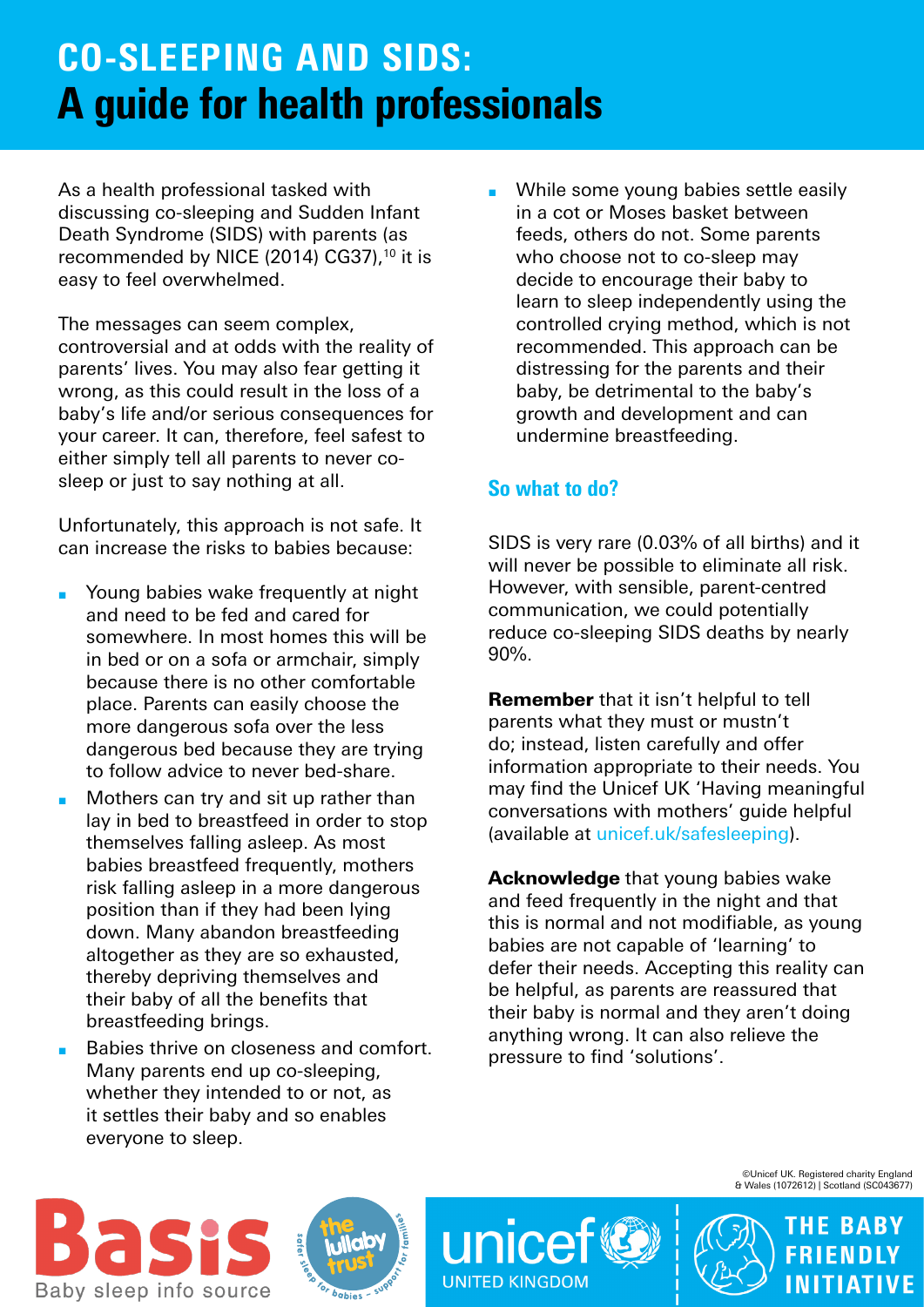### CO-SLEEPING AND SIDS: A guide for health professionals

Give parents (or talk through with parents) the Unicef UK leaflet 'Caring for your baby at night', which covers all the safety issues and offers practical tips (available at [unicef.uk/safesleeping](https://www.unicef.org.uk/babyfriendly/baby-friendly-resources/leaflets-and-posters/co-sleeping-and-sids/)). Durham University's [Baby Sleep Information Source](https://www.isisonline.org.uk/)  [website](https://www.isisonline.org.uk/) can also be suggested. It is most important to **explain** that around half of all parents will sleep with their baby at some point, be this planned or unplanned, and, although SIDS is very rare, it is much more likely to happen in certain circumstances.

#### Therefore:

- Sleeping on a sofa or chair with a baby is very dangerous $9$  and should always be avoided. If parents fall asleep with their baby they are much safer in a bed than on a sofa or chair.\*
- SIDS is more likely if parents co-sleep after drinking or taking drugs;<sup>9</sup> having an open conversation can help them to understand why they should be very careful not to fall asleep with their baby after drinking or taking drugs. Drink and drugs also affect normal functioning and decision-making. Discuss the importance of planning care for their baby at such times, for example by asking a sober adult to help.
- Co-sleeping is much more dangerous when parents smoke or have smoked during pregnancy;<sup>9</sup> help parents understand this and offer every support

for them to cut down or stop, especially in pregnancy.

SIDS is more common in babies who were born low birthweight or premature; therefore parents of these babies should avoid co-sleeping especially in early infancy.9

Try and take time to discuss the issues with these parents and to help them look for practical solutions to issues that are affecting them such as lack of a cot, bed or space for sleeping. Breaks in routine, such as visiting friends and family overnight or going on holiday can also present an extra risk to babies. Suggesting that parents think about what they are going to do at such times can therefore be helpful.

Remember, shocking messages that imply that all/any co-sleeping leads to death are not helpful. They do not reflect the evidence, and they frighten parents and staff, induce guilt and close down honest conversations.

\*Adult beds are not designed to keep babies safe – parents must keep babies safe. Please refer to Unicef UK's 'Caring for your baby at night' booklet and health professionals' guide for more information.

Please turn over for references.

# [UNICEF.UK/SAFESLEEPING](https://www.unicef.org.uk/babyfriendly/baby-friendly-resources/leaflets-and-posters/co-sleeping-and-sids/)







©Unicef UK. Registered charity England & Wales (1072612) | Scotland (SC043677)

**FRIEND** 

**THE BABY** 

**INITIATIVF**